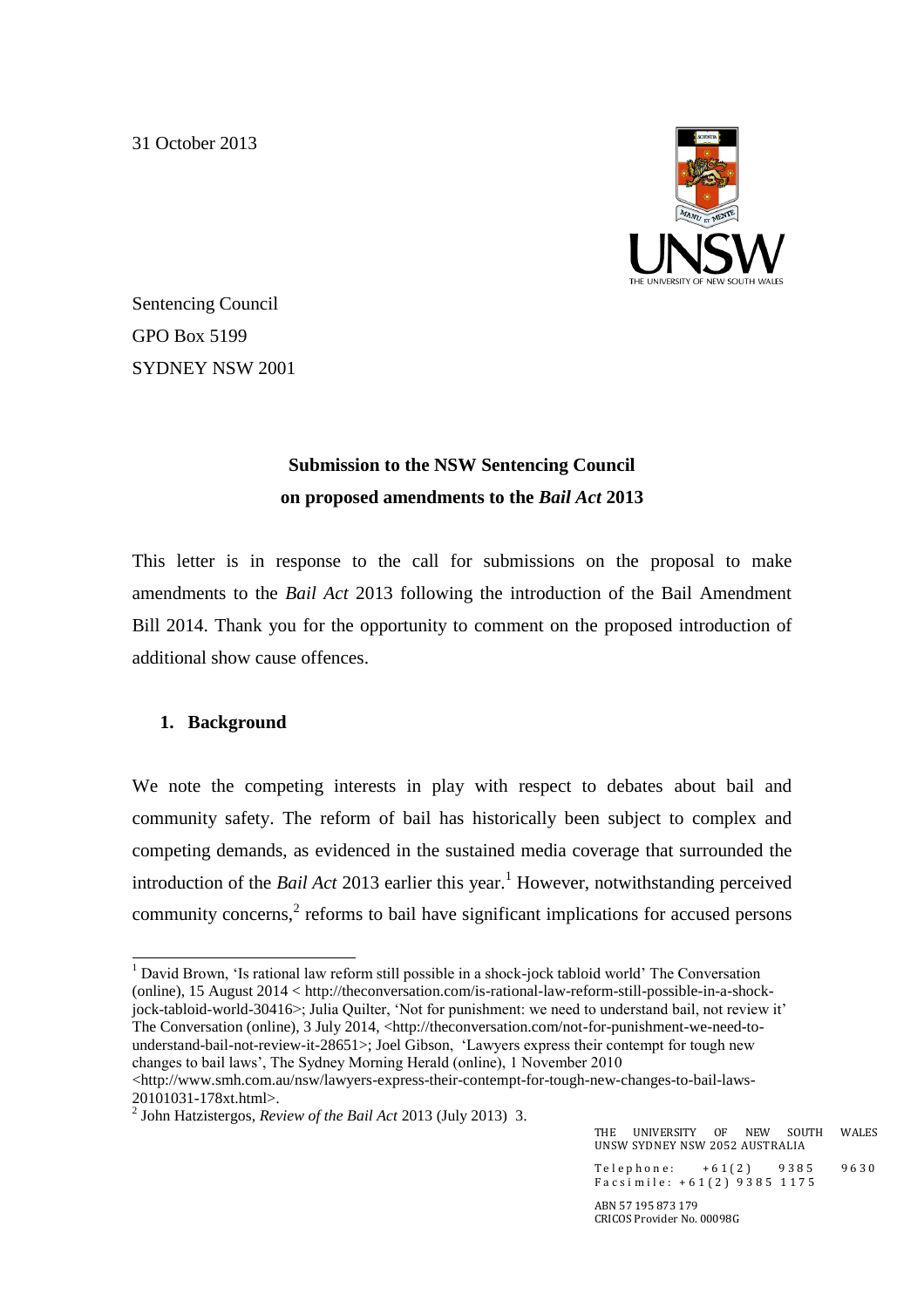and the community alike, and so it is imperative that law reform proceeds carefully, with an emphasis on research, evidence, review and due process.

### **2. The Bail Amendment Bill 2014**

We note the Sentencing Council has not been asked to generally review the *Bail Act* 2013 or the amendments to the Act pending under the Bail Amendment Bill 2014. However, the concerns raised below concerning expanding the 'show cause' category in s16B can only be fully considered in light of a broader analysis of concerns about the impact of the Bail Amendment Bill 2014. These include, but are not limited to, the removal of the presumption of innocence from section 3, the introduction of the concept of a bail concern and the merging of the consideration of bail conditions into the unacceptable risk test. As Brown and Quilter argue

While the Government has claimed that the changes are 'common sense', in its determination to look 'tougher' on crime and to give the electorate the impression that more people will be denied bail, they have rashly introduced complicated and unnecessary changes to a regime that had only just begun to become familiar to police, lawyers, magistrates and judges after a twelve-month familiarisation and training period.<sup>3</sup>

#### **3. Additional show cause offences**

As enacted, the *Bail Act* 2013 required the court to determine whether an accused person had unacceptable risks, and if so whether such risks could be met by the imposition of bail conditions.<sup>4</sup>

Following the Bail Amendment Bill 2014, for a substantial list of serious offences, the accused must first show cause why bail should not be refused. The current list of show cause offences contained in the proposed s16B includes:

• offences punishable by life imprisonment

<sup>&</sup>lt;sup>3</sup> Julia Quilter and David Brown 'Speaking too soon: The sabotage of bail reform in New South Wales' (2014) 3 *International Journal for Crime, Justice and Social Democracy* 4, 13.

<sup>4</sup> *Bail Act* 2013 (NSW) ss 17, 25-30.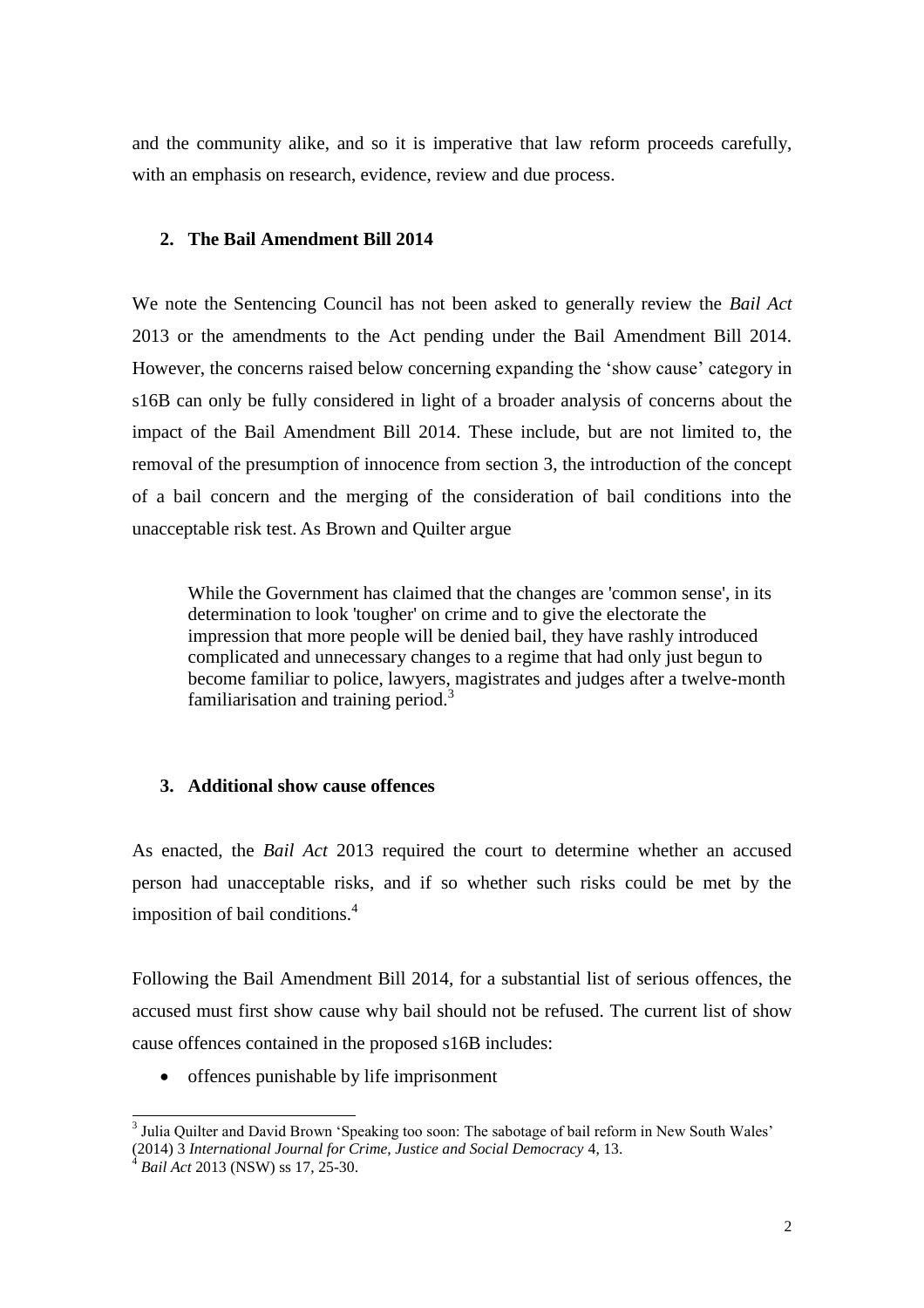- child sexual assault offences
- repeat personal violence offences
- drugs offences involving commercial quantities, and
- $\bullet$  weapons related offences.<sup>5</sup>

The current review is considering expanding the list to cover applications for bail where the accused is alleged to have committed a serious indictable offence while:

- subject to a good behaviour bond, intervention program order, intensive correction order; or
- serving a sentence in the community; or
- in custody.

This expansion is clearly directed towards alleged repeat offenders.

# **a. The extent to which concerns raised by these offences can be mitigated by the existing unacceptable risk test and show cause categories in the Bill**

Firstly, there is already sufficient provision for alleged repeat offenders in the current show cause category. Section 16B(1)(h) covers accused persons who commit a serious indictable offence while on parole. Section 16(1)(i) covers accused persons charged with both an indictable offence while subject to a supervision order or an offence of failing to comply with a supervision order while subject to a supervision order.

Secondly, whether or not covered by the current show cause category, the proposed additions are covered by the existing unacceptable risk test. As set out in s 18, of the Bail Amendment Bill 2014 the matters to be considered as part of "an assessment of bail" already cover all factual circumstances that it may be desirable to raise on a bail application when dealing with alleged repeat offenders. Specifically, the inclusion of the following sub sections in s 18 mitigate any concerns that may be raised:

<sup>1</sup>  $<sup>5</sup>$  Bail Amendment Bill 2014 (NSW) s16B.</sup>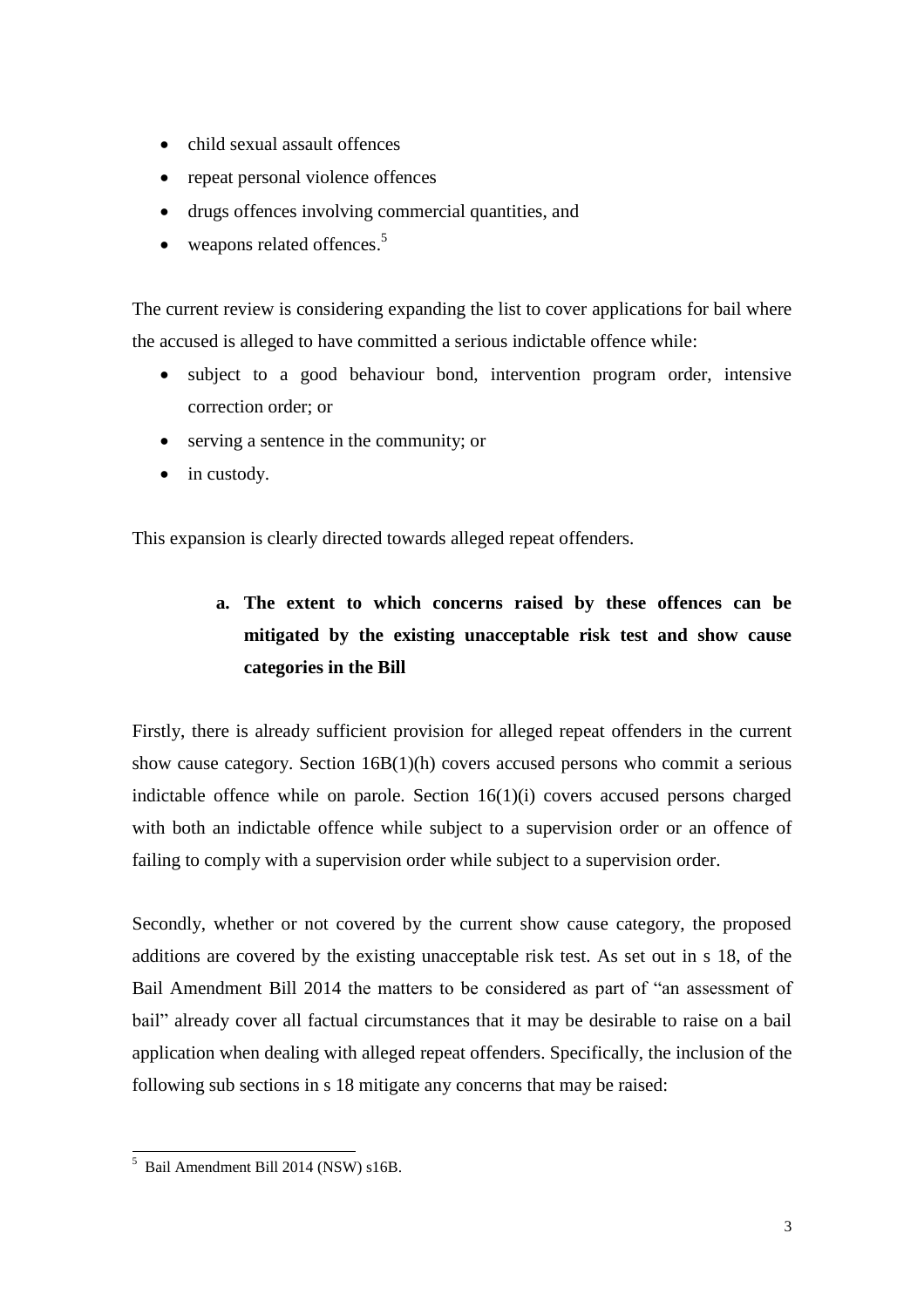(a) the accused person's *background*, including *criminal history*, circumstances and community ties,

(b) the nature and *seriousness* of the offence,

(d) whether the accused person has a *history* of violence,

(f) whether the accused person has a *history of compliance* or non-compliance with bail acknowledgments, bail conditions, apprehended violence orders, *parole orders or good behaviour bonds*,

(i) the *likelihood* of a custodial sentence being imposed if the accused person is convicted of the offence,<sup>6</sup>

In light of the comprehensive accommodation of factual considerations relevant to persons who commit serious indictable offences while subject to court orders in s18, there is no justification for expanding the show cause category.

## **b. The expected impact of expanding show cause requirements to these offences**

It is challenging to comment on the expected impact of expanding the show cause offence category when the application of show cause hearings for the offences currently outlined in s16B of the Bail Amendment Bill 2014 is yet to commence. Nonetheless, it is difficult to imagine that the introduction, and subsequent expansion, of the show cause category will achieve anything other than expanding the subgroup of accused persons for whom it is more difficult to get bail.<sup>7</sup>

 6 (emphasis added) Bail Amendment Bill 2014 (NSW) s18.

<sup>7</sup> This was the effect under the *Bail Act* 1978 (NSW) for the presumption against and exceptional circumstances category offences. NSW Law Reform Commission, *Bail Report*, Report No 133 (2012) 42; L Snowball, L Roth and D Weatherburn, 'Bail Presumptions and the Risk of Bail Refusal: an Analysis of the NSW Bail Act' (Issues Paper No. 49, NSW Bureau of Crime Statistics and Research, 2010) 1.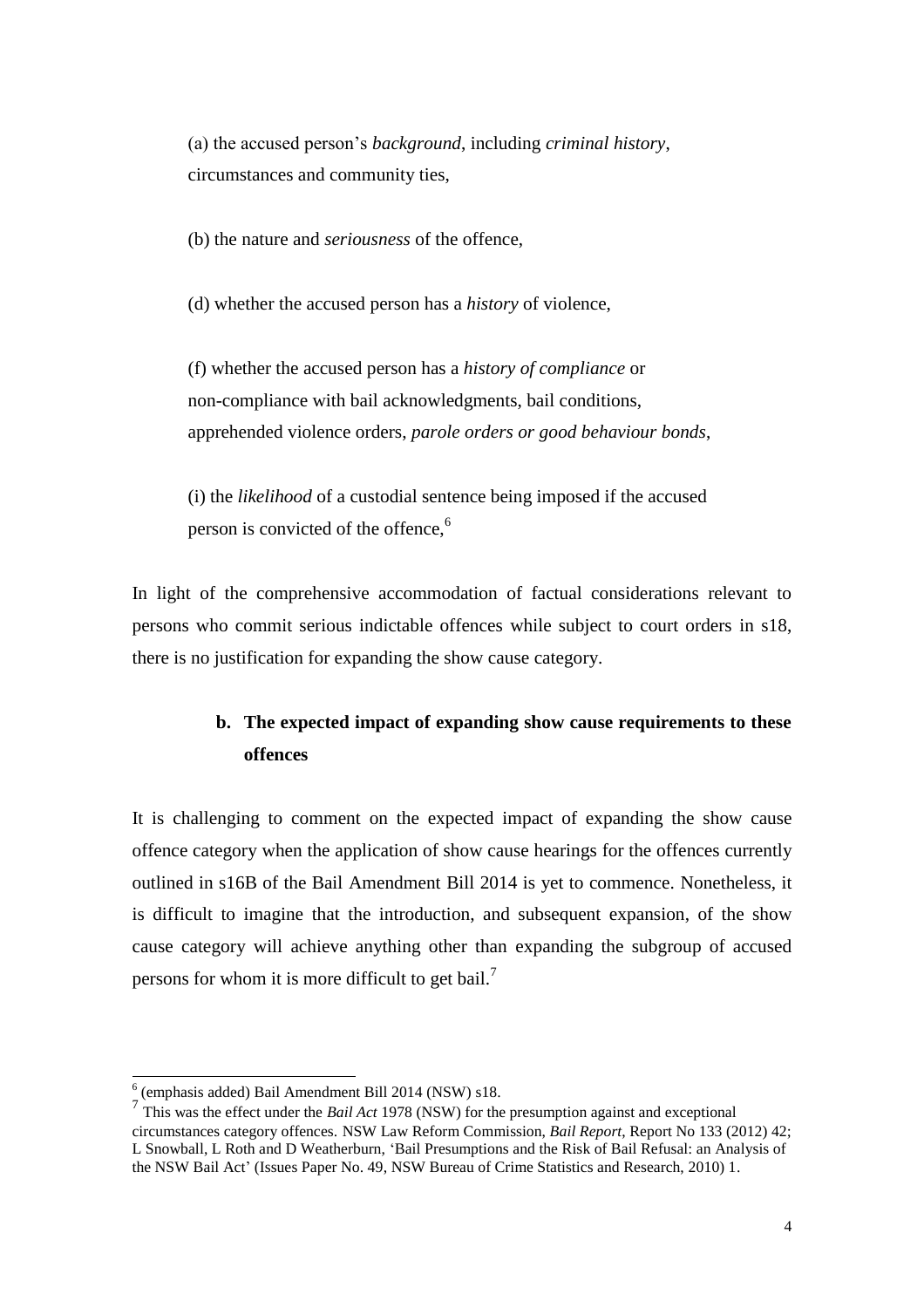Providing some evidence in support of this view, in *Spence v Queensland Police Service* [2013] QMC 14, Judge Carmody reflected upon the purpose of introducing a show cause provision:

Thus the amendments taken as a whole evince unequivocal and unmistakable legislative intention that defendants, caught by the provisions of section 16(3A), should routinely be detained to achieve the underlying public policy objective of community safety and order.<sup>8</sup>

However, in Victoria the Law Reform Commission suggests the operation of reverse onus show cause requirements has had a more ambivalent impact on bail hearings, concluding "bail is often granted for reverse onus offences" because "offence type is only one factor taken into account by the decision maker."<sup>9</sup> In *Woods v DPP* [2014] VSC 1 Justice Bell remarked

On the proper interpretation of the provisions, the onus is on the applicant with respect to showing cause and on the prosecution with respect to unacceptable risk. I respectfully agree with the conclusion in *Harika* and *Paterson* on the one hand and *Asmar* on the other that unacceptable risk is very important in relation to whether cause has been shown. The applicant for bail and the prosecution contribute to the process of consideration according to the different onuses which they bear. If the prosecution fails to establish unacceptable risk, this will count in the applicant's favour in the show-cause assessment. If the prosecution establishes unacceptable risk, this will count against the applicant in that assessment; in practical terms, it will be dispositive because, under  $s \frac{4(2)(d)(i)}{i}$ , bail must be refused where the prosecution satisfies the court that the applicant represents an unacceptable risk.<sup>1</sup>

The impact of the commitment of the Victorian courts to fundamental common law rights and liberties cannot be underestimated when assessing the development of show cause categories in that jurisdiction. In *Woods* Justice Bell stated:

The connection between bail and human rights may be illustrated by reference to decisions of the European Court of Human Rights under the Convention for the Protection of Human Rights. Article 5(3) of the Convention provides:

<sup>8</sup> *Spence v Queensland Police Service* [2013] QMC 14 [29].

<sup>9</sup> Victorian Law Reform Commission, *Review of the Bail Act*, Final Report (2007) 37.

<sup>10</sup> *Woods v DPP* [2014] VSC 1[58].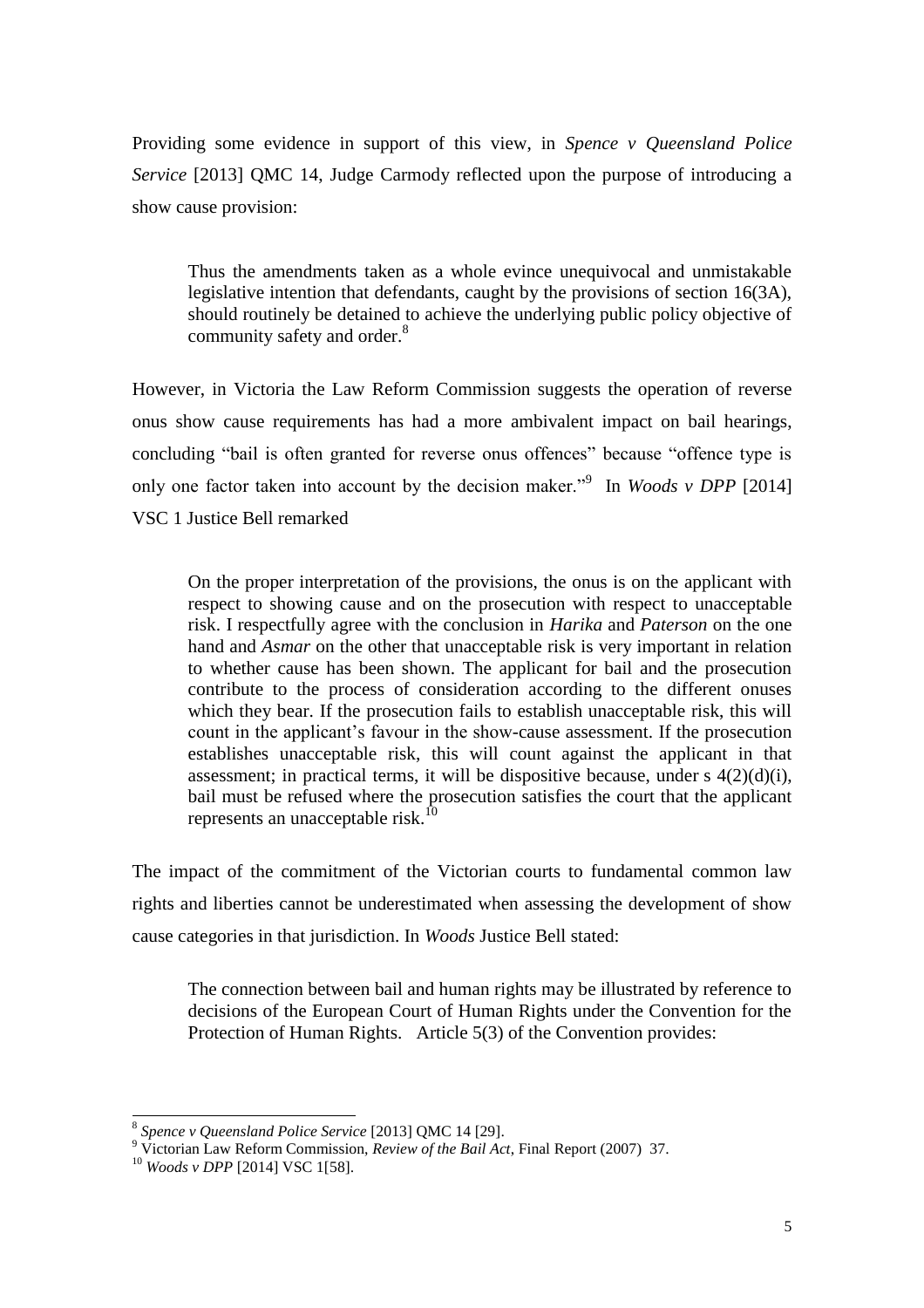Everyone arrested or detained [on reasonable suspicion of having committed a criminal offence] shall be brought promptly before a judge or other officer authorised by law to exercise judicial power and shall be entitled to trial within a reasonable time or to release pending trial. Release may be conditioned by guarantees to appear for trial. $^{11}$ 

Justice Bell then reflected upon the adverse comments about show cause and reverse onus provisions made by the Victorian courts previously, before quoting from *Rokhlina v Russia* [2005] ECHR 227 wherein the court declared

Continued detention can be justified in a given case only if there are specific indications of a genuine requirement of public interest which, notwithstanding the presumption of innocence, outweighs the rule of respect for individual liberty. Any system of mandatory detention on remand is per se incompatible with [art 5(3)] of the Convention, it being incumbent on the domestic authorities to establish and demonstrate the existence of concrete facts outweighing the rule of respect for individual liberty. Shifting the burden of proof to the detained person in such matters is tantamount to overturning the rule of [art 5] of the Convention, a provision which makes detention an exceptional departure from the right to liberty and one that is only permissible in exhaustively-enumerated and strictly defined cases ... Ibid [67] (footnotes omitted); $^{12}$ 

The apparent acceptance in practice of the primacy of the unacceptable risk test in Victorian bail decision making is such that the Law Reform Commission has recommended removing the show cause category altogether:

The ultimate issue for a bail decision maker is whether the accused person poses an unacceptable risk. We recommend the removal of reverse onus tests so all bail decisions are made on the basis of unacceptable risk. We do not believe this will alter the outcome of bail decisions because decision makers have told us unacceptable risk is always the ultimate test.<sup>13</sup>

Therefore, the impact of the show cause requirements and any subsequent expansions will depend upon the interpretation by police and courts of the interaction between the requirement to show cause and the unacceptable risk test.

## **c. Whether there is a need to create a new show cause category for the offences, and appropriate limits in terms of the types of offences it**

<sup>11</sup> *Woods v DPP* [2014] VSC 1 [22]

<sup>12</sup> Quoted in *Woods v DPP* [2014] VSC 1 [26]

<sup>13</sup> Victorian Law Reform Commission, *Review of the Bail Act*, Final Report (2007) 37.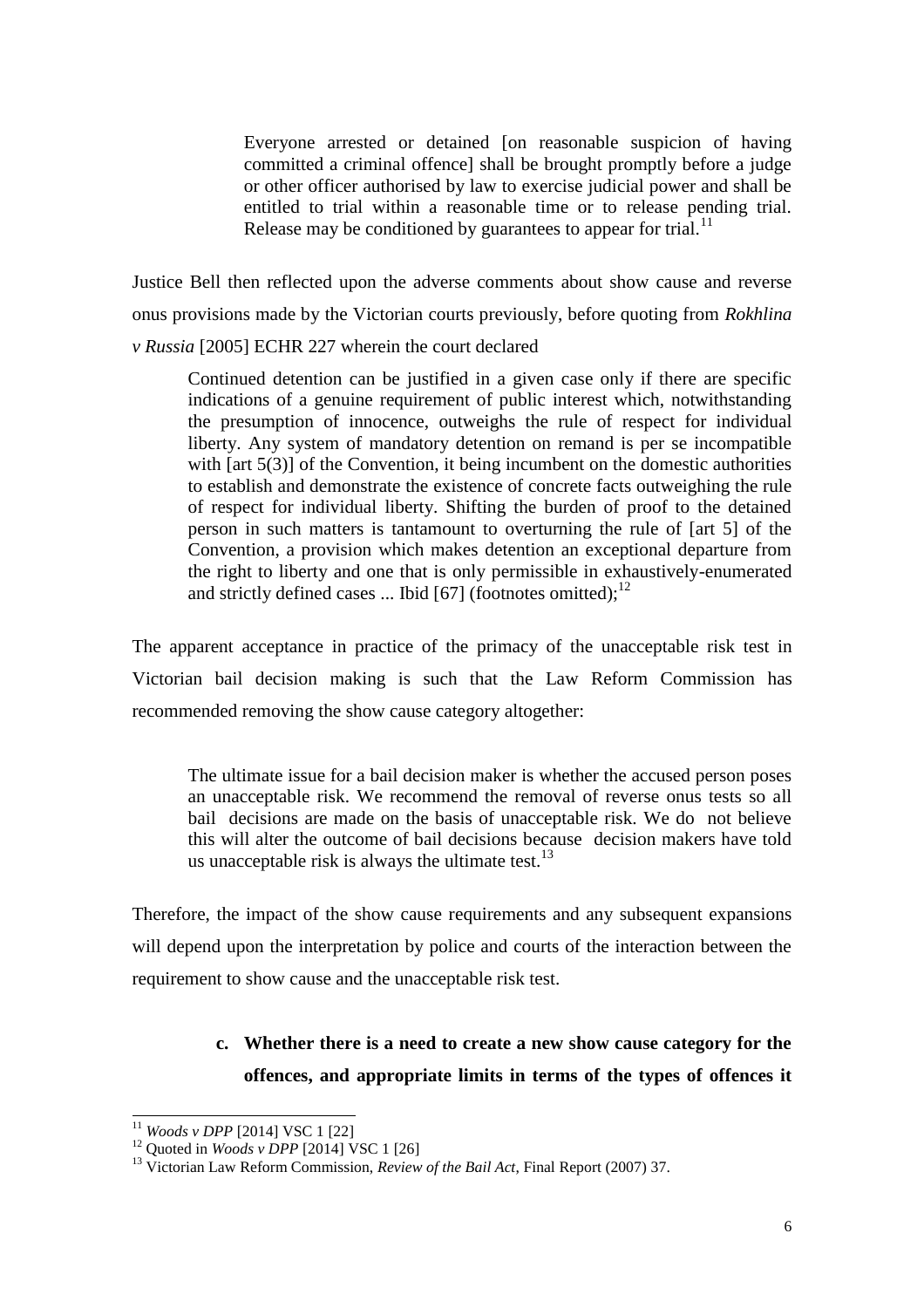## **applies to and the type of conditional liberty or custody that triggers a show cause requirement**

The list of offences in s16B were selected by the NSW Government because those offences are said to "involve a significant risk to the community."<sup>14</sup> However, no evidence is offered indicating that the community is more at risk generally from the offences included in s16B or specifically during the period of an accused person's bail where the accused is charged with s16B offences. In the absence of such evidence, there is no justification for the selection of some offences over others, and subsequently no need to create a new show cause category.

Furthermore, the offences included in s16B appear ad hoc and the additions proposed do not seem to follow any coherent pattern. For example, sexual intercourse without consent is included under  $s16B(1)(c)$  as it falls within the definition of a "serious" personal violence offence" where the accused has previously committed a serious violence offence. However, aggravated indecent assault carrying a maximum penalty of 7 or 10 years imprisonment does not, unless the assault which is committed in circumstances of aggravation amounts to the infliction of grievous bodily harm or wounding and the accused has previously been convicted of a serious personal violence offence.

While the *Bail Act* 1978 was in force, 28 amendments were directed at the presumption provisions.<sup>15</sup> Thus, the prompt proposal to amend the show cause category, even prior to it commencing, risks harking back to that era of confusion, notwithstanding that this approach was comprehensively criticised for its opaqueness, even for experienced lawyers.<sup>16</sup> It also risks reintroducing all the complexities associated with a presumption based model without the structure provided under the repealed ss  $8 - 9D$ .<sup>17</sup>

<sup>14</sup> New South Wales, *Parliamentary Debates,* Senate, 13 August 2014 (Brad Hazzard, Attorney General) <sup>15</sup> NSW Law Reform Commission, *Bail Report*, Report No 133 (2012) 30; See generally Alex Steel, 'Bail in Australia: legislative introduction and amendment since 1970' in Marie Segrave (ed) *ANZ Critical Criminology Conference Proceedings* (Monash University, 2009) 228.

<sup>16</sup> NSW Law Reform Commission, *Bail Report*, Report No 133 (2012) 42.

<sup>17</sup> *Bail Act* 1978 (NSW).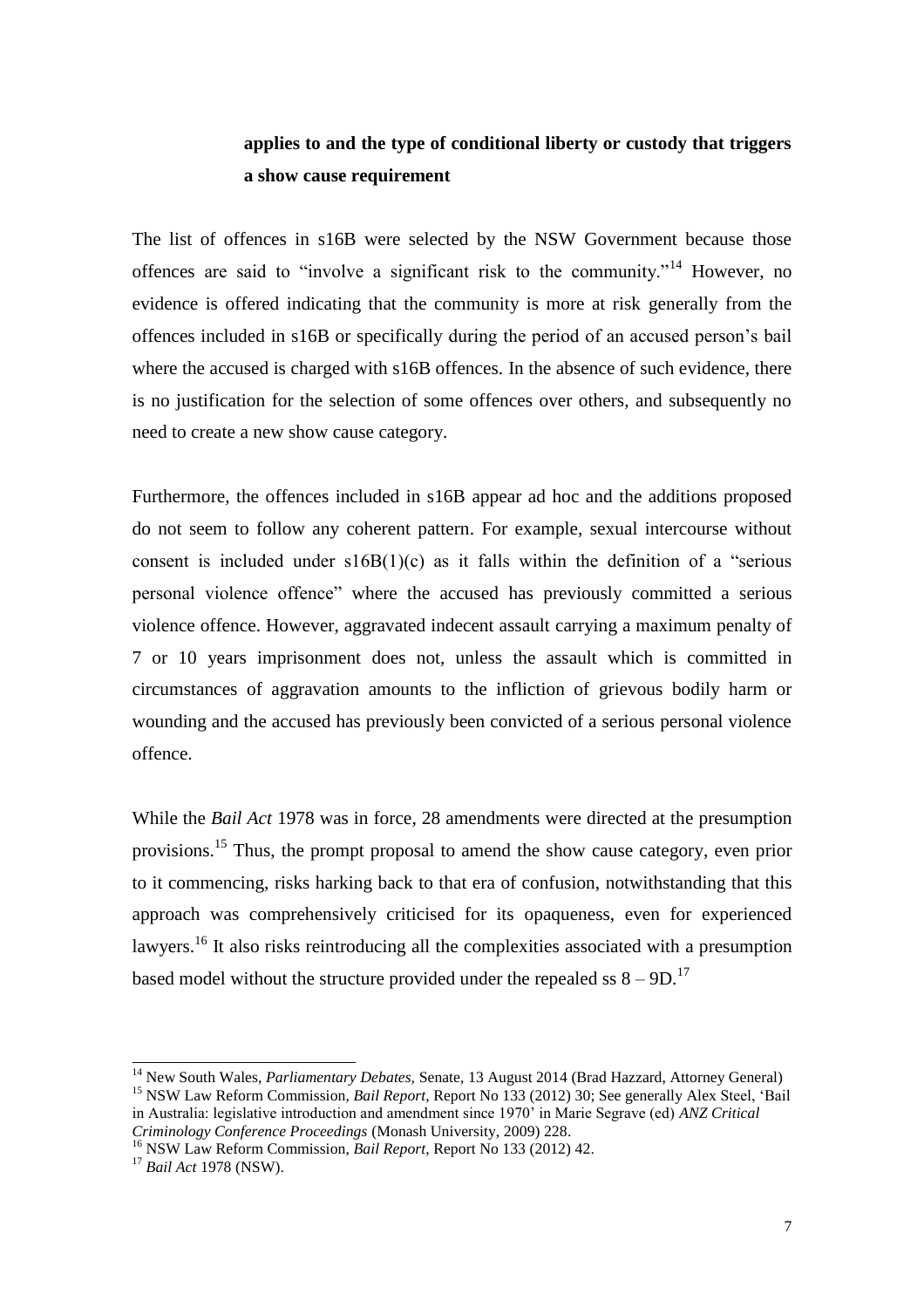A comparison of show cause category offences proposed in NSW, and currently applicable in Queensland and Victoria suggests that there is little consensus amongst states about which offences warrant show cause hearings. In Victoria the application of show cause hearings covers a number of offences,  $^{18}$  including persons who allegedly commit indictable offences while awaiting trial for an indictable offence.<sup>19</sup> In Queensland the show cause category is limited to accused persons who are alleged to be "or has at any time been, a participant in a criminal organisation,".<sup>20</sup> The Queensland provision is said to be justified on a protection of the community basis:

Although section 16(3A) admittedly impacts adversely on individual liberty its justification is said to be rooted in the need to deter concerning behaviour and to ensure the maintenance of civil authority and any encroachments on traditional civil rights is justified by the overall greater good and the fact that it is targeted only at individuals who offend, while enjoying the support and encouragement of the criminal group. $21$ 

However, these objects misinterpret the role of bail in the criminal justice system, placing undue weight on potential perceived risks of harm to the community over the interests of the accused, and the interests of the community represented more broadly in a criminal justice system that adheres to fundamental principles.<sup>22</sup>

Without clear evidence that the risk based approach contained in the *Bail Act* 2013 is failing to achieve the purposes of bail in relation to specific offences there is no justification for encroaching on the accused presumption of innocence and right to be at liberty.<sup>23</sup> At a minimum, such a review could only be conducted after the *Bail Act* 2013 as originally enacted had been in operation for a period of years, not weeks. Any changes are thus premature.

<sup>&</sup>lt;sup>18</sup> *Bail Act* 1977 (Vic) s4(4); For example the specified offences include stalking s 4(4)(b), contravening a family violence intervention order s 4(4)(ba) or intervention order ss (4)(4)(bb), aggravated burglary s  $4(4)(c)$  and certain drug offences s  $4(4)(ca)-(cc)$ .

<sup>19</sup> *Bail Act* 1977 (Vic) s4(4)(a).

<sup>20</sup> *Bail Act* 1980 (QLD) s16(3A).

<sup>21</sup> *Spence v Queensland Police Service* [2013] QMC 14 [28].

 $^{22}$  These principles include the right to personal liberty, the presumption of innocence, no detention without legal cause, no punishment without conviction by due process, a fair trial, individualised justice and consistency in decision making, and special provision for young people. NSW Law Reform Commission, *Bail Report*, Report No 133 (2012) 9. See further Chapter 2.

<sup>23</sup> NSW Law Reform Commission, *Bail Report*, Report No 133 (2012) 11-12.